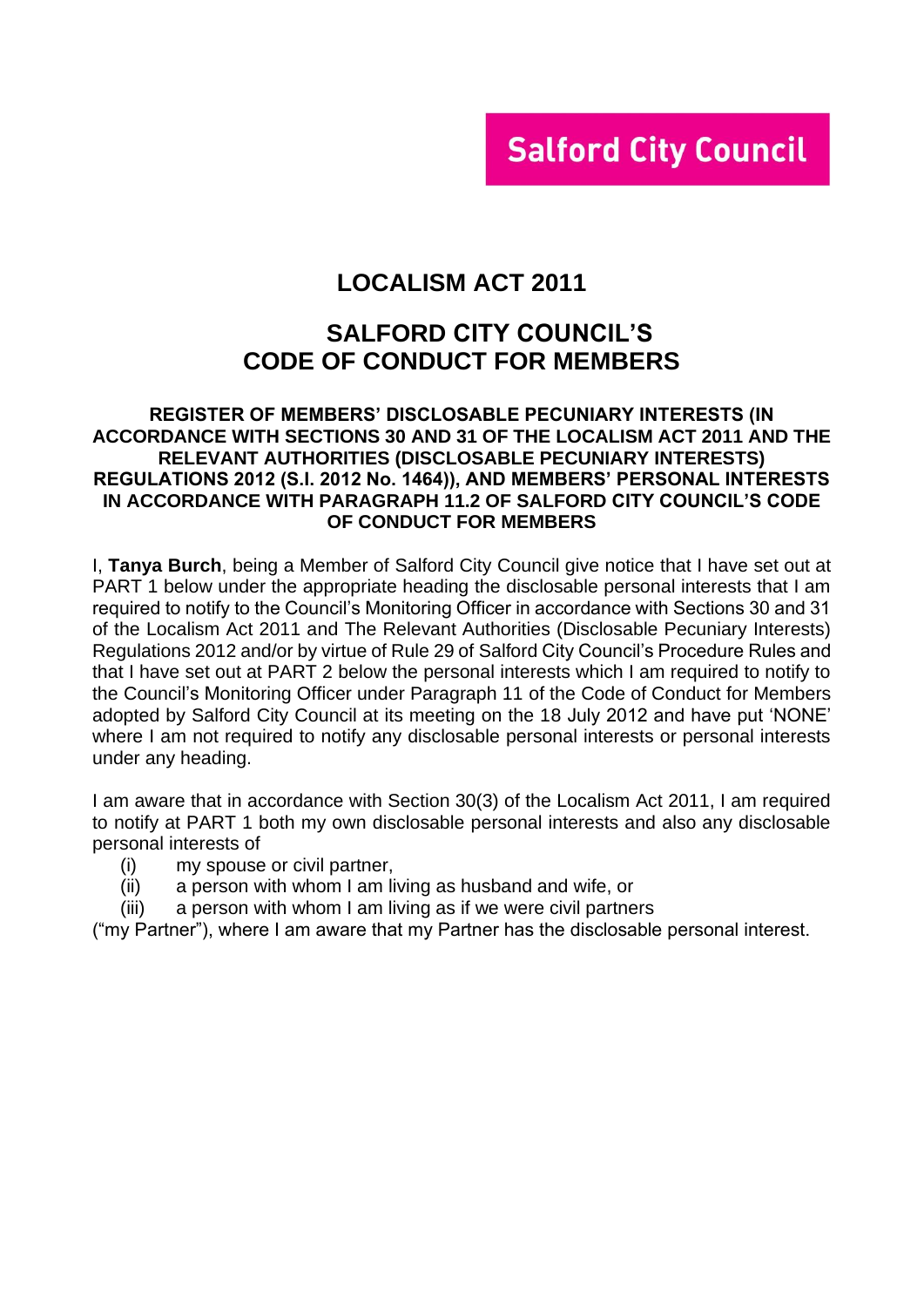# **PART 1**

# **DISCLOSABLE PECUNIARY INTERESTS**

### **1. ANY EMPLOYMENT, OFFICE, TRADE, PROFESSION OR VOCATION CARRIED ON FOR PROFIT OR GAIN.**

| <b>Member</b>                       | <b>Partner</b>   |
|-------------------------------------|------------------|
| Self-employed interpreter and actor | <b>HB Fuller</b> |

*NB: You need to include details of any employment or business in which you or your Partner are engaged. Employees should give the name of their employer. You should give the name of any company of which you or your Partner are a partner or remunerated director. Where you or your Partner hold an office, give the name of the person of the body which appointed you or your Partner (in the case of a teacher in a maintained school – the local education authority; in the case of an aided school – the school's governing body)*

### **2. SPONSORSHIP**

## **N/A**

*NB You must* declare *any payment or provision of any other financial benefit (other than from Salford City Council) made or provided to you in respect of any expenses incurred by you in carrying out your duties as a councillor, or towards your election expenses, within the period of 12 months ending with the day on which you give your notification to the Council's Monitoring Officer for the purposes of Section 30(1) of the Localism Act 2011 and/or by virtue of Rule 29 of Salford City Council's Procedure Rules. This includes any payment or financial benefit from a trade union within the meaning of the Trade Union and Labour Relations (Consolidation) Act 1992.* 

# **3. CONTRACTS WITH THE COUNCIL**

| <b>Member</b> | <b>Partner</b> |
|---------------|----------------|
| N/A           | N/A            |

*NB You should describe all contracts of which you are aware, which are made between the Council and* 

- *(i) either yourself or your Partner or*
- *(ii) a body in which you or your Partner have a beneficial interest (being a firm in which you or your Partner is a partner, or a body corporate of which you or your Partner is a director, or in the securities of which you or your partner have a beneficial interest),*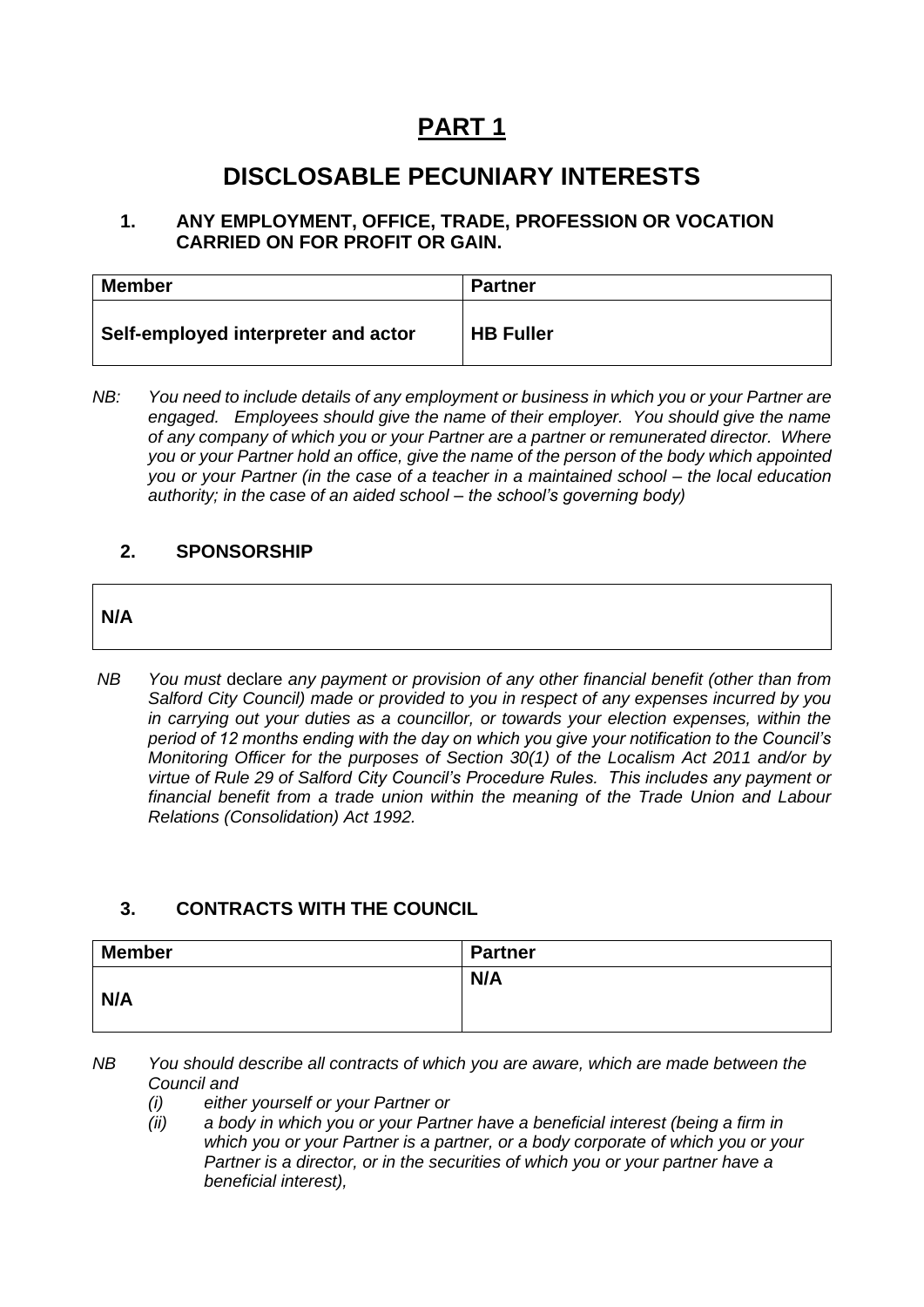*which are not fully discharged and which are contracts under which goods or services are to be provided or works are to be executed.*

*Please note that the reference to "securities" means "shares, debentures, debenture stock, loan stock, bonds, units of a collective investment scheme within the meaning of the Financial Services and Markets Act 2000 and other securities of any description, other than money deposited with a building society.*

# **4. LAND IN THE AREA OF THE CITY COUNCIL**

| <b>Member</b>                               | <b>Partner</b>                              |
|---------------------------------------------|---------------------------------------------|
| <b>Redacted</b>                             | <b>Redacted</b>                             |
| Cllr Burch has a disclosable pecuniary      | Cllr Burch has a disclosable pecuniary      |
| interest, the details of which are withheld | interest, the details of which are withheld |
| under section 32(2) of the Localism Act     | under section 32(2) of the Localism Act     |
| 2011.                                       | 2011.                                       |

*You should include any land (including houses, buildings or parts of buildings and any interests as mortgagee) within the City's boundaries in which you or your Partner, either alone or jointly, have a proprietary interest for your or your Partner's benefit. You should give the address or brief description to identify it. If you live in Salford you should include your home under this heading either as owner, lessee or tenant. You should also include any property from which you or your Partner receive rent, or of which you or your Partner are the mortgagee.*

## **5. LICENCES TO OCCUPY LAND**

| <b>Member</b> | <b>Partner</b> |
|---------------|----------------|
| N/A           | N/A            |

*NB You should include any land (including buildings or parts of buildings) within the city's boundaries which you or your Partner have a right to occupy for 28 days or longer (either alone or jointly with others). You should give the address or a brief description to identify it.*

### **6. CORPORATE TENANCIES**

| <b>Member</b> | <b>Partner</b> |
|---------------|----------------|
| N/A           | N/A            |

*[NB You should list here any tenancies of properties of which you are aware, where the landlord is the City Council and the tenant is a body in which you or your Partner have a beneficial interest*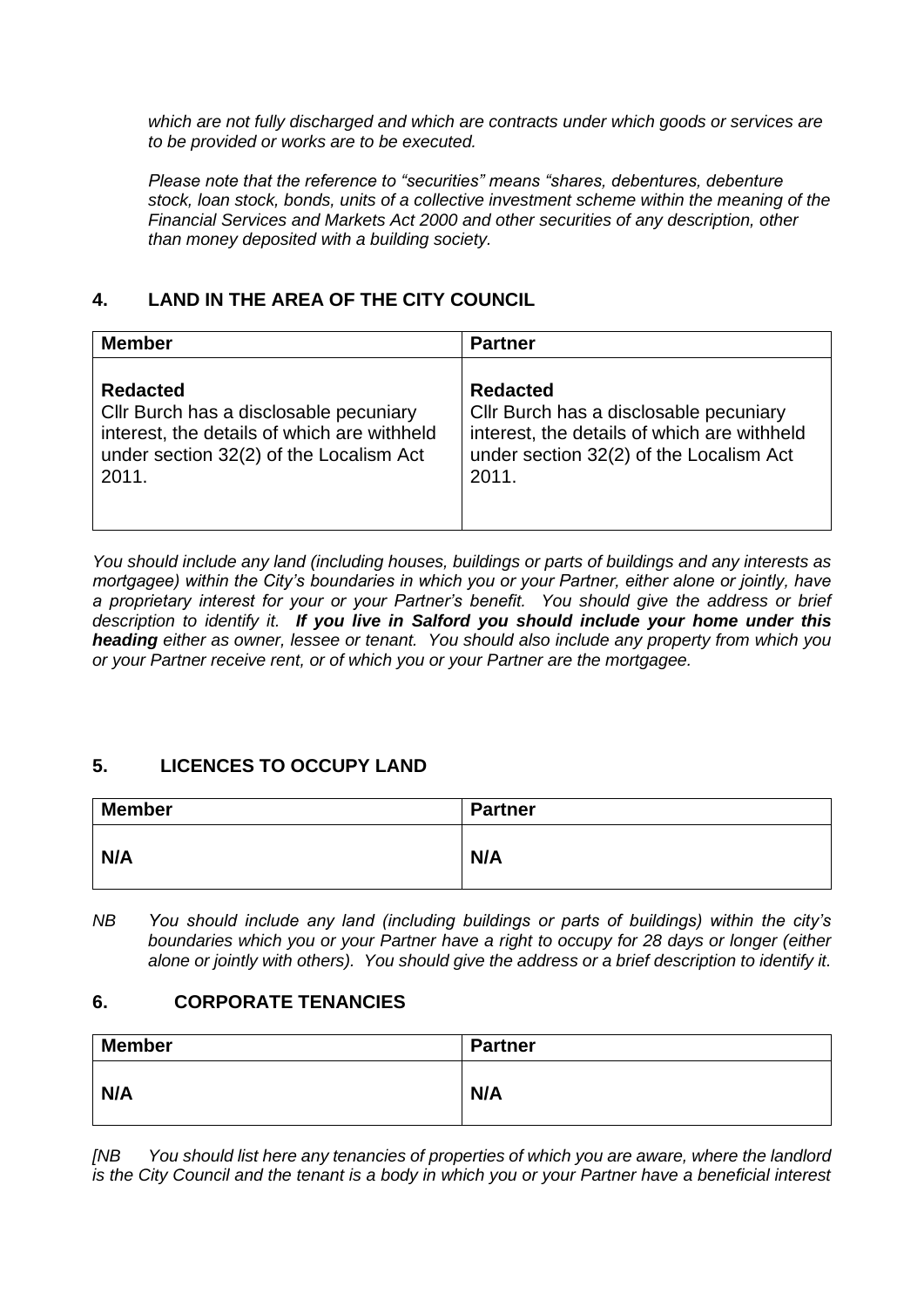*(being a firm in which you or your Partner is a partner, or a body corporate of which you or your Partner is a director, or in the securities of which you or your partner have a beneficial interest).* 

*Please note that the reference to "securities" means "shares, debentures, debenture stock, loan stock, bonds, units of a collective investment scheme within the meaning of the Financial Services and Markets Act 2000 and other securities of any description, other than money deposited with a building society.*

### **7. SECURITIES**

| <b>Member</b> | Partner |
|---------------|---------|
| N/A           | N/A     |

*NB You should list here any beneficial interest of you or your Partner in securities of a body where –*

- *(a) that body (to your knowledge) has a place of business or land within the City's boundaries; and*
- *(b) either –*
	- *(i) the total nominal value of the securities held by you or your Partner exceeds £25,000 or one hundredth of the total issued share capital of that body; or*
	- *(ii) if the share capital of that body is of more than one class, the total nominal value of the shares of any one class in which you or your Partner has a beneficial interest exceeds one hundredth of the total issued share capital of that class.*

*Please note that the reference to "securities" means "shares, debentures, debenture stock, Loan stock, bonds, units of a collective investment scheme within the meaning of the Financial Services and Markets Act 2000 and other securities of any description, other than money deposited with a building society*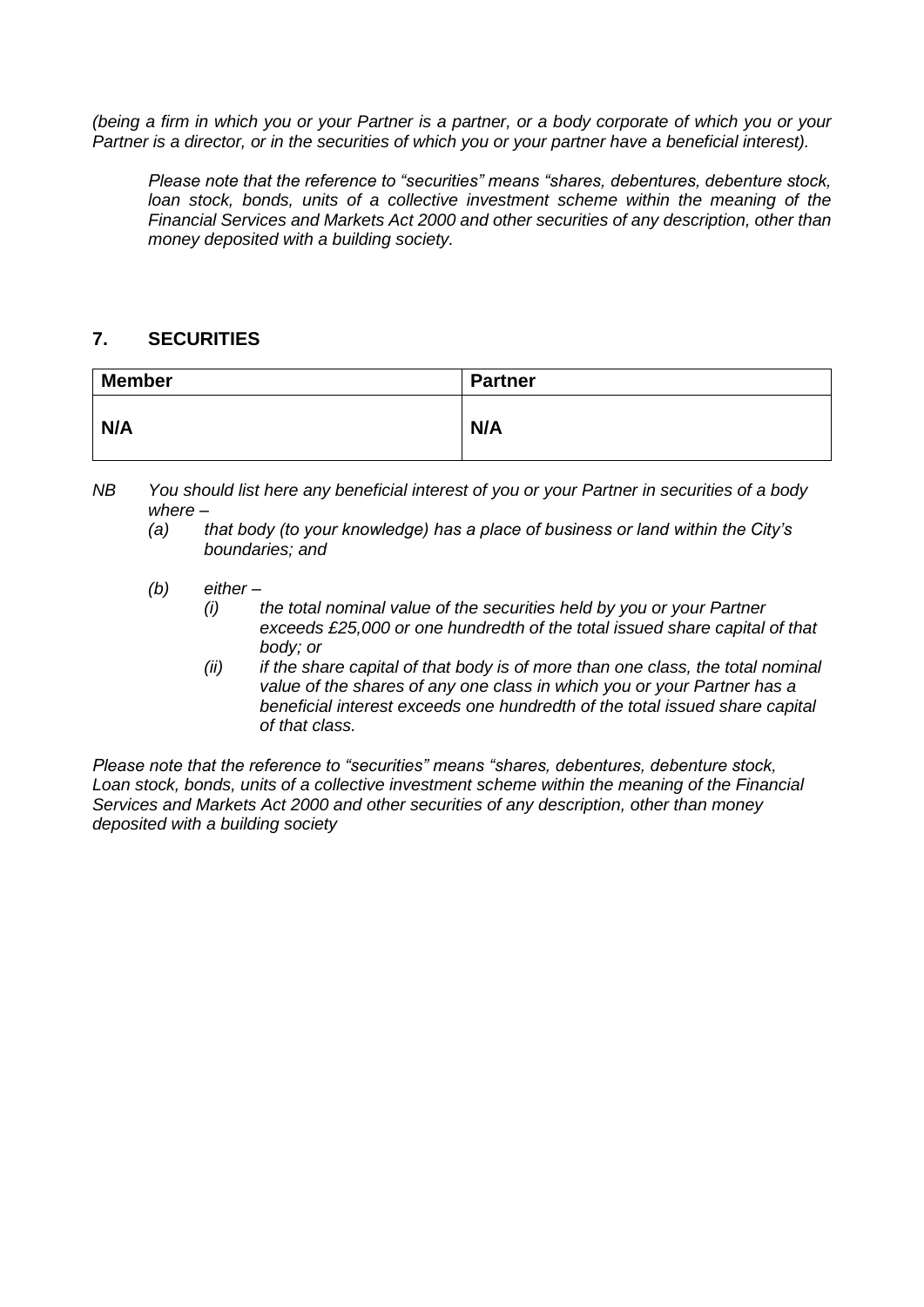# **PART 2**

# **PERSONAL INTERESTS**

### **1. BODIES TO WHICH YOU ARE APPOINTED OR NOMINATED BY THE COUNCIL**

| N/A |
|-----|
|-----|

*NB You should record here details of your position of general control or management, in any –*

- *Body to which you have been appointed or nominated by*
- *Salford City Council as its representative.*

### **2. INTERESTS IN CHARITIES, SOCIETIES AND OTHER BODIES**

**Labour Party Unite the Union Audacious Church LGA**

- *NB You should record here details of your position of general control or management, in any –*
	- *Public authority or body exercising functions of a public nature;*
	- *Company, industrial and provident society, charity, or body directed to charitable purposes. (Freemasons should include here membership of the Masonic Grand Charity)*
	- *Body whose principal purposes include the influence of public policy, including party associations, trade union or professional association.*

## **3. GIFTS AND HOSPITALITY**

### **N/A**

*You should list here any person from whom you have received a gift(s) or hospitality with an estimated value of at least £100 (including multiple gifts and/or hospitality with an aggregate value of at least £100 from the same person). You should provide a description of the gift(s) or hospitality and the person you believe to be the source of the gift(s) and hospitality (including accumulative gifts and/or hospitality).*

*You should list any such gifts or hospitality which you have received within whichever is the shortest of the period of 3 years or the period since you were first elected as a Member of Salford City Council.*